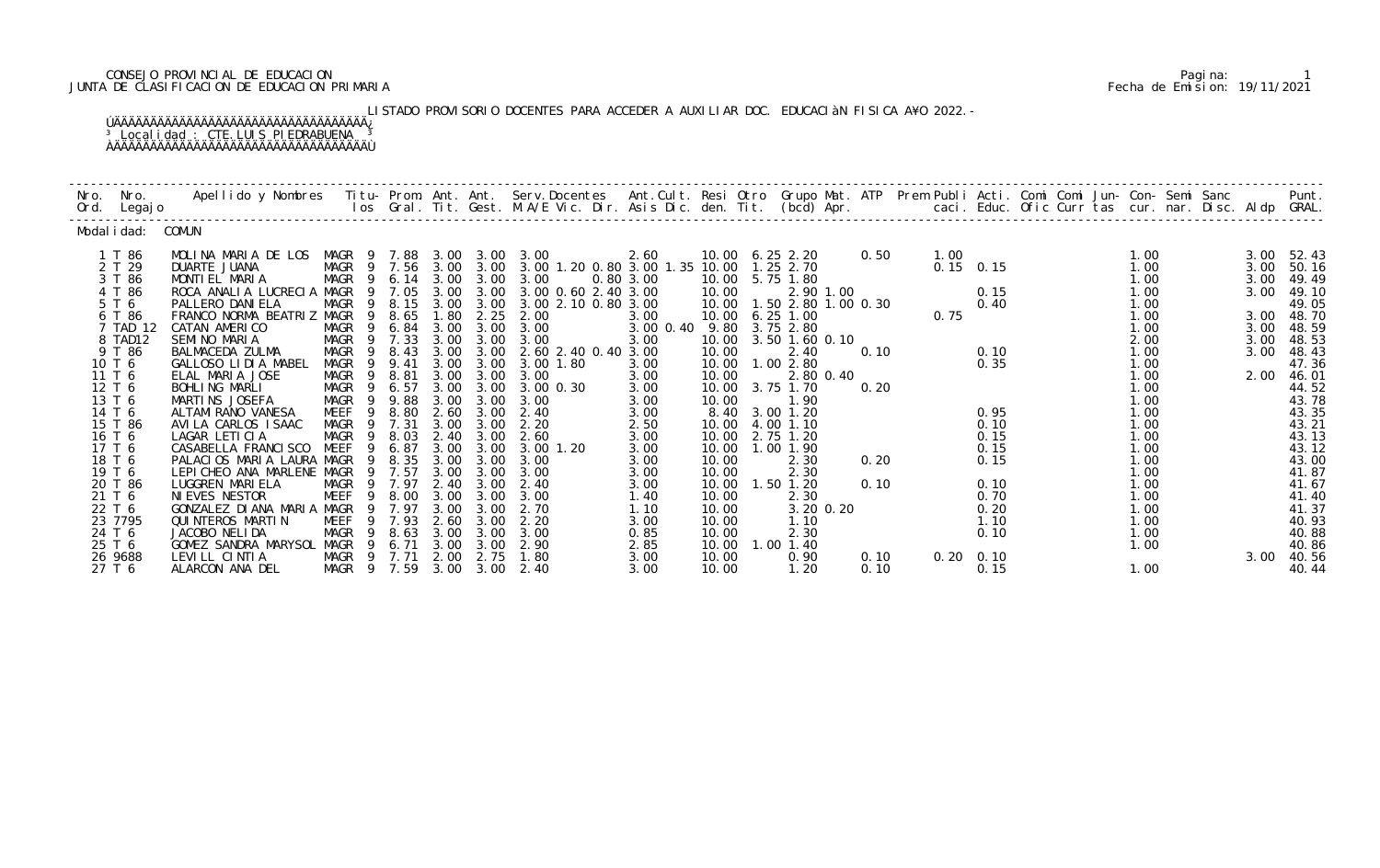## CONSEJO PROVINCIAL DE EDUCACION Pagina: 2 JUNTA DE CLASIFICACION DE EDUCACION PRIMARIA Fecha de Emision: 19/11/2021

# LISTADO PROVISORIO DOCENTES PARA ACCEDER A AUXILIAR DOC. EDUCACIàN FISICA A¥O 2022.-

| Nro. | Nro.<br>Ord. Legajo | Apellido y Nombres - Titu- Prom. Ant. Ant. Serv.Docentes - Ant.Cult. Resi Otro Grupo Mat. ATP Prem Publi Acti. Comi Comi Jun- Con- Semi Sanc - - Punt.<br>Ios Gral. Tit. Gest. M.A/E Vic. Dir. Asis Dic. den. Tit. (bcd) Apr. - - |                       |     |           |              |                       |                                                          |              |                |                   |      |  |                                                             |  |  |  |      |                     |
|------|---------------------|-----------------------------------------------------------------------------------------------------------------------------------------------------------------------------------------------------------------------------------|-----------------------|-----|-----------|--------------|-----------------------|----------------------------------------------------------|--------------|----------------|-------------------|------|--|-------------------------------------------------------------|--|--|--|------|---------------------|
|      | 28 9592             | SUAREZ MARIA ELENA                                                                                                                                                                                                                |                       |     |           |              |                       | MAGR 9 8.62 2.00 2.50 1.40                               | 3.00         | 10.00          | 0.70              | 0.10 |  |                                                             |  |  |  |      | 3.00 40.32          |
|      | 29 T 86             | FERNANDEZ MARTIN                                                                                                                                                                                                                  |                       |     |           |              |                       | MEEF 9 7.06 2.60 3.00 2.60                               | 0.75         | 10.00          | 1.30              |      |  | 0. 10<br>0. 10<br>0. 30<br>0. 30<br>0. 30<br>0. 30<br>0. 30 |  |  |  | 3.00 | 40.31               |
|      | 30 8764             | BRITEZ LAURA ROXANA                                                                                                                                                                                                               |                       |     |           |              |                       | MAGR 9 7.80 2.40 3.00 2.40                               | 3.00         | 8.40           | 1.20              |      |  |                                                             |  |  |  | 3.00 | 40.30               |
|      | 31 7694             | SANCHEZ ADRIANA<br>BURGOS MARIA LAURA                                                                                                                                                                                             |                       |     |           |              |                       | MAGR 9 8.44 3.00 3.00 0.70<br>MAGR 9 8.38 2.00 2.50 2.00 | 2.45         |                | 9.10 3.00 0.30    |      |  |                                                             |  |  |  |      | 39.29               |
|      | 32 T 6<br>33 8169   | RICO CAROLINA ROSANA MAGR 9 7.74                                                                                                                                                                                                  |                       |     |           | 2.60         | 3.00                  | 0.60                                                     | 3.00<br>3.00 | 10.00<br>10.00 | 1.00<br>0.10      | 0.10 |  |                                                             |  |  |  |      | 39.28<br>3.00 39.14 |
|      | 34 4109             | SCOLAMI ERI MARIA                                                                                                                                                                                                                 |                       |     |           |              |                       | MAGR 9 6.73 3.00 3.00 0.90                               | 3.00         | 10.00          | 0.40              | 0.10 |  |                                                             |  |  |  | 3.00 | 39.13               |
|      | 35 8653             | SANZ NOELIA ANDREA                                                                                                                                                                                                                | MAGR 9 7.93           |     |           |              | 2.40 3.00             | 0. 70                                                    | 2.50         | 10.00          | 0.20              | 0.20 |  |                                                             |  |  |  | 3.00 | 38.93               |
|      | 36 8522             | QUINZI PATRICIA M                                                                                                                                                                                                                 | MAGR                  | - 9 | 8.87      |              |                       | 3.00 3.00 2.40                                           | 2.10         | 9.10           | 1.20              |      |  | 0.10                                                        |  |  |  |      | 38.77               |
|      | 37 9911             | LLAMPA LI LI ANA                                                                                                                                                                                                                  | MAGR 9                |     | 7.80      | 1.80         | 2.25                  | 1.80                                                     | 3.00         | 9.10           | 0.90              |      |  |                                                             |  |  |  | 3.00 | 38.65               |
|      | 38 9360             | FERNANDEZ LUIS                                                                                                                                                                                                                    | MAGR 9 9.02           |     |           | 2.40         |                       | 2.75 2.20                                                | 1.05         |                | 7.70 3.00 1.10    |      |  |                                                             |  |  |  |      | 38.22               |
|      | 39 10630            | SUAREZ ANALIA                                                                                                                                                                                                                     | MAGR 9 9.01           |     |           | 1.40         | 1.75                  | 0. 50                                                    | 2.25         |                | 10.00  1.00  0.20 |      |  |                                                             |  |  |  | 3.00 | 38.11               |
|      | 40 6699             | FRETES SILVANA                                                                                                                                                                                                                    | MAGR 9 7.78           |     |           |              |                       | 3.00 3.00 3.00                                           | 0.55         | 10.00          | 1.50              |      |  |                                                             |  |  |  |      | 37.83               |
|      | 41 8520             | PEREZ ALEJANDRA                                                                                                                                                                                                                   | MAGR 9                |     | 8.22 3.00 |              | 3.00                  | 1.80                                                     | 2.55         | 9.10           | 0.90              |      |  | 0.10                                                        |  |  |  |      | 37.67               |
|      | 42 10724            | REYES RUTH PATRICIA                                                                                                                                                                                                               | MAGR 9                |     | 7.22      | 1.40         | 1.75                  | 1.40                                                     | 3.00         | 10.00          | 0.70              | 0.10 |  |                                                             |  |  |  |      | 3.00 37.57          |
|      | 43 9580             | HIJERRA CARINA EDITH MAGR 9 7.56                                                                                                                                                                                                  |                       |     |           | 2.00         | 2.50                  | 1.00                                                     | 1.55         | 10.00          | 0.50              |      |  |                                                             |  |  |  |      | 3.00 37.11          |
|      | 44 9962             | ROVIRA ROXANA                                                                                                                                                                                                                     |                       |     |           |              |                       | MAGR 9 7.44 1.80 2.25 0.40                               | 1.90         | 10.00          | 0.20 1.00 0.10    |      |  |                                                             |  |  |  | 3.00 | 37.09               |
|      | 45 10284            | VAZQUEZ YAMIL                                                                                                                                                                                                                     | MAGR <sub>9</sub>     |     | 8.00      | 1.40         | 1.75                  | 1.40                                                     | 0.80         | 10.00          | 0.70 0.70 0.10    |      |  |                                                             |  |  |  | 3.00 | 36.85               |
|      | 46 7751             | FALCO MARIA FERNANDA MAGR                                                                                                                                                                                                         |                       | - 9 | 8. 26     | 2.80         |                       | $3.00 \quad 0.40$                                        | 1.65         | 10.00          | $1.50$ 0.20       |      |  |                                                             |  |  |  |      | 36.81               |
|      | 47 8551             | SALTO ARIEL SALVADOR MAGR 9 6.60                                                                                                                                                                                                  |                       |     |           |              |                       | 3.00 3.00 0.40<br>1.00                                   | 3.00         | 8.40           | 0.10              |      |  | 0.10                                                        |  |  |  | 3.00 | 36.60               |
|      | 48 9933<br>49 9853  | MARTINEZ MARIEL<br>ALBERTO MARIA                                                                                                                                                                                                  | MAGR 9 7.60<br>MAGR 9 |     | 8.13      | 1.80<br>3.00 | 2.25<br>2.25          | 2.00                                                     | 3.00<br>1.80 | 10.00<br>6.30  | 1.00 0.90<br>1.00 |      |  |                                                             |  |  |  |      | 36.55<br>3.00 36.48 |
|      | 50 10317            | ROSELLI DAI ANA                                                                                                                                                                                                                   | MAGR 9 7.46           |     |           | 1.60         | 1.75                  | 1.10                                                     | 3.00         |                | 10.00  1.00  1.20 |      |  |                                                             |  |  |  |      | 36.11               |
|      | 51 10632            | RIOS CAROLINA                                                                                                                                                                                                                     | MAGR                  |     | 9 8.32    | 1.40         | 1.75                  | 0.40                                                     | 1.40         | 10.00          | 0.20              |      |  |                                                             |  |  |  | 3.00 | 35.47               |
|      | 52 9695             | HORNOS PABLO NI COLAS MEEF                                                                                                                                                                                                        |                       | 9   | 7.88      | 2.80         | 2.50                  |                                                          | 3.00         | 10.00          |                   |      |  |                                                             |  |  |  |      | 35.18               |
|      | 53 11016            | LEGUI ZAMON MARIA                                                                                                                                                                                                                 | MAGR                  |     | 7.44      | 1.20         | 1.25                  | 1.30                                                     | 2.20         | 10.00          | 0.60              |      |  |                                                             |  |  |  | 2.00 | 34.99               |
|      | 54 9894             | ALARCON VALERIA                                                                                                                                                                                                                   | MAGR 9 7.26           |     |           | 1.80         | 2.25                  | 1.80                                                     | 1.95         | 10.00          | 0.90              |      |  |                                                             |  |  |  |      | 34.96               |
|      | 55 9336             | LOPEZ PAULA ELADIA                                                                                                                                                                                                                |                       |     |           |              | MAGR 9 8.25 2.40 2.75 | 2.20                                                     | 1.20         | 7.70           | 1.10              | 0.10 |  | 0.10                                                        |  |  |  |      | 34.80               |
|      | 56 9879             | TREVISI CARLA                                                                                                                                                                                                                     | MEEF 9 7.23           |     |           |              |                       | 1.60 2.25 1.90                                           | 2.25         | 6.30           | $0.90$ 1.00       |      |  | 0.30                                                        |  |  |  |      | 2.00 34.73          |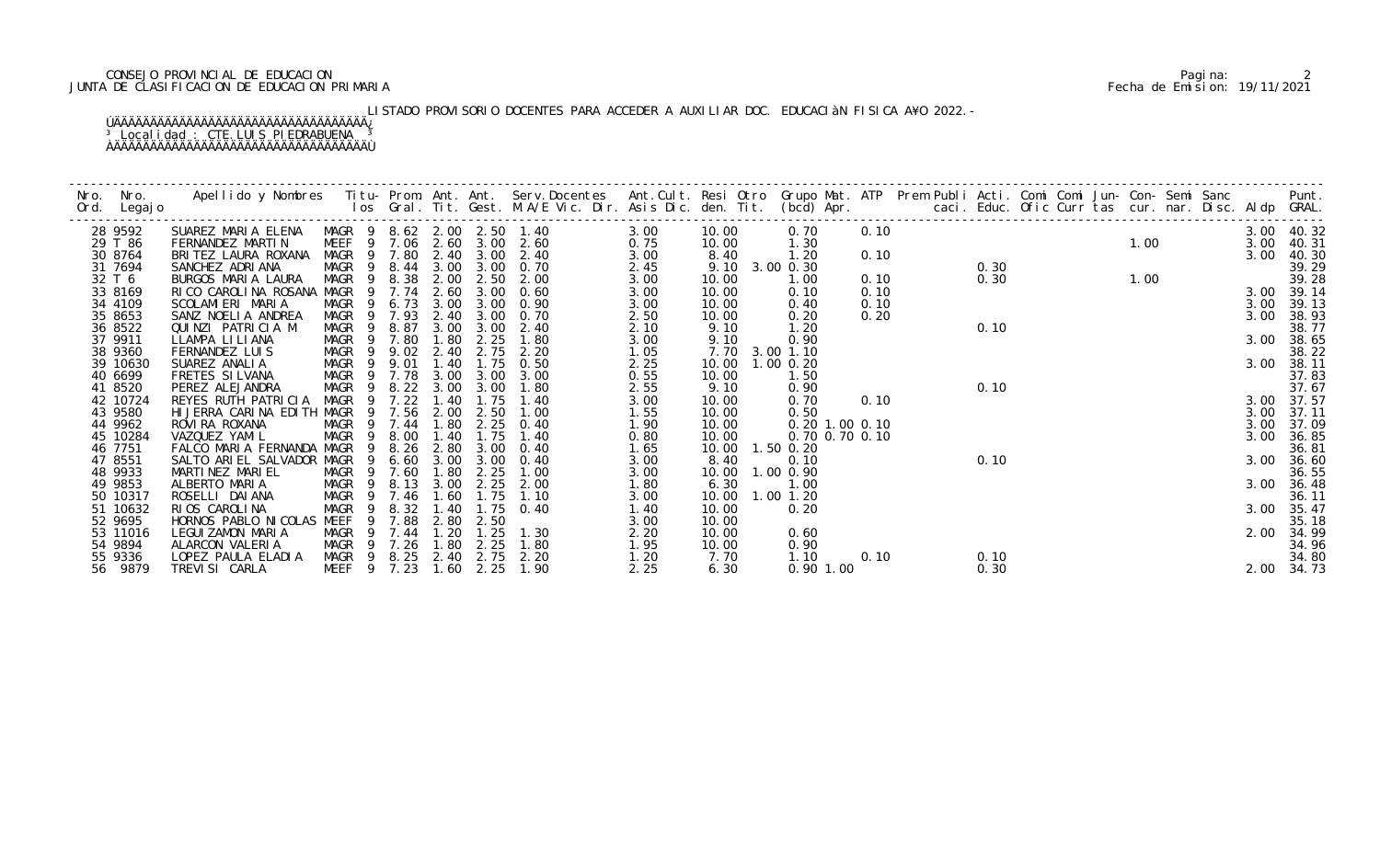## CONSEJO PROVINCIAL DE EDUCACION Pagina: 3 JUNTA DE CLASIFICACION DE EDUCACION PRIMARIA Fecha de Emision: 19/11/2021

# LISTADO PROVISORIO DOCENTES PARA ACCEDER A AUXILIAR DOC. EDUCACIàN FISICA A¥O 2022.-

|                      |                                                                                        |                            |                |              |      |                              |                                                                                                |              | $\begin{array}{cccccccccccc} \textbf{r}_{\text{GUT}} & \textbf{r}_{\text{GUT}} & \textbf{r}_{\text{GUT}} & \textbf{r}_{\text{GUT}} & \textbf{r}_{\text{GUT}} & \textbf{r}_{\text{GUT}} & \textbf{r}_{\text{GUT}} & \textbf{r}_{\text{GUT}} & \textbf{r}_{\text{GUT}} & \textbf{r}_{\text{GUT}} & \textbf{r}_{\text{GUT}} & \textbf{r}_{\text{GUT}} & \textbf{r}_{\text{GUT}} & \textbf{r}_{\text{GUT}} & \textbf{r}_{\text{GUT}} & \textbf{r}_{\text{GUT}} & \textbf$ |                |  |  |      |  |  |  |      |                     |
|----------------------|----------------------------------------------------------------------------------------|----------------------------|----------------|--------------|------|------------------------------|------------------------------------------------------------------------------------------------|--------------|-----------------------------------------------------------------------------------------------------------------------------------------------------------------------------------------------------------------------------------------------------------------------------------------------------------------------------------------------------------------------------------------------------------------------------------------------------------------------|----------------|--|--|------|--|--|--|------|---------------------|
| 57 11155             | DOMINGUEZ LORENA MAGR 9 8.21 1.00 1.25 1.00<br>GAUNA MARISA MAGR 9 6.65 1.20 1.25 1.10 |                            |                |              |      |                              |                                                                                                |              |                                                                                                                                                                                                                                                                                                                                                                                                                                                                       |                |  |  |      |  |  |  |      | 2.00 34.56          |
| 58 11451             |                                                                                        |                            |                |              |      |                              |                                                                                                |              |                                                                                                                                                                                                                                                                                                                                                                                                                                                                       |                |  |  |      |  |  |  |      | 34.40               |
| 59 9920              | SOTO GRACILA BEATRIZ MAGR 9 7.67 2.00 2.25 1.00                                        |                            |                |              |      |                              |                                                                                                |              |                                                                                                                                                                                                                                                                                                                                                                                                                                                                       |                |  |  |      |  |  |  |      | 34.12               |
| 60 9862              | FERNANDEZ NESTOR                                                                       | MEEF 9 7.42                |                |              | 1.80 |                              | $2.25$ 1.40                                                                                    | 1.35         |                                                                                                                                                                                                                                                                                                                                                                                                                                                                       |                |  |  |      |  |  |  |      | 33.92               |
| 61 3956              | RIVELLI JAVIER                                                                         | MAGR 9 7.00 3.00 3.00 0.40 |                |              |      |                              |                                                                                                | 1.05         |                                                                                                                                                                                                                                                                                                                                                                                                                                                                       |                |  |  |      |  |  |  |      | 33.75               |
| 62 10968             | ORGE AGOSTINA                                                                          | MEEF                       | 9              | 8.15         | 1.20 | 1.25                         | 0. 70                                                                                          | 0.35         |                                                                                                                                                                                                                                                                                                                                                                                                                                                                       |                |  |  |      |  |  |  |      | 33.45               |
| 63 11002             | OJEDA MAIDA EVELYN                                                                     | MAGR 9 7.74                |                |              | 1.20 |                              | $\begin{array}{ccc} 2.35 \\ 1.30 \\ 2.35 \end{array}$<br>2.35<br>2.35<br>2.40<br>$1.50$ $1.30$ |              |                                                                                                                                                                                                                                                                                                                                                                                                                                                                       |                |  |  |      |  |  |  |      | 33.39               |
| 64 9895              | DIAZ MARIA INES                                                                        | MEEF <sub>9</sub>          |                | 8.44         | 1.80 | 2.25                         |                                                                                                |              |                                                                                                                                                                                                                                                                                                                                                                                                                                                                       |                |  |  |      |  |  |  |      | 33.24               |
| 65 4714              | DURANTE GUSTAVO                                                                        | MAGR 9 7.00 3.00 3.00      |                |              |      |                              |                                                                                                |              |                                                                                                                                                                                                                                                                                                                                                                                                                                                                       |                |  |  |      |  |  |  |      | 33.00               |
| 66 10977             | MANSILLA VIVIANA DEL MAGR                                                              |                            | $\overline{9}$ | 7.46         | 0.80 |                              | $1.00 \quad 0.90$                                                                              |              |                                                                                                                                                                                                                                                                                                                                                                                                                                                                       |                |  |  |      |  |  |  |      | 3.00 32.96          |
| 67 12053             | FERNANDEZ LAURA                                                                        | MAGR                       |                | 9 7.59       |      |                              | 0.60 0.75 0.60                                                                                 | 0.10         |                                                                                                                                                                                                                                                                                                                                                                                                                                                                       |                |  |  |      |  |  |  |      | 32.94               |
| 68 11860             | TAFRAN DANA LORENA                                                                     | MAGR 9 8.43                |                |              | 0.80 | 1.00                         | 0.40                                                                                           |              |                                                                                                                                                                                                                                                                                                                                                                                                                                                                       |                |  |  |      |  |  |  |      | 32.83               |
| 69 12218             | MEDINA GRACIELA                                                                        | MAGR 9 7.39                |                |              |      | $0.40 \quad 0.50 \quad 0.40$ |                                                                                                | 1.90         |                                                                                                                                                                                                                                                                                                                                                                                                                                                                       |                |  |  |      |  |  |  |      | 32.79               |
| 70 11521             | MARTINEZ MARIA                                                                         | MAGR 9                     | 9              | 7.27         | 1.00 | 1.25<br>1.00                 | 0.60                                                                                           |              |                                                                                                                                                                                                                                                                                                                                                                                                                                                                       |                |  |  |      |  |  |  |      | 31.92               |
| 71 11802             | LEPI CHEO MATI AS                                                                      | MEEF                       |                | 7.48         | 0.80 |                              | 0.80                                                                                           | 0.15         |                                                                                                                                                                                                                                                                                                                                                                                                                                                                       |                |  |  |      |  |  |  |      | 2.00 31.78          |
| 72 12294<br>73 11318 | OYARZO PARIS NATALIA MEEF 9                                                            |                            | - 9            | 7.26         | 1.40 | $0.60$ $0.50$ $0.30$<br>1.25 | 1.00                                                                                           |              |                                                                                                                                                                                                                                                                                                                                                                                                                                                                       |                |  |  |      |  |  |  |      | 3.00 31.76<br>31.75 |
| 74 12135             | HERRERA GABRI ELA<br>REIN LARA AYELEN                                                  | MAGR<br>MAGR 9             |                | 8.40<br>7.90 | 0.60 | 0.75                         | 0.40                                                                                           | 3.00<br>1.60 |                                                                                                                                                                                                                                                                                                                                                                                                                                                                       |                |  |  |      |  |  |  |      | 31.75               |
| 75 12482             | RUIZ DIAZ DANIELA                                                                      | MAGR 9 7.37                |                |              |      |                              | $0.20 \quad 0.25 \quad 0.20$                                                                   | 0.10         |                                                                                                                                                                                                                                                                                                                                                                                                                                                                       |                |  |  |      |  |  |  |      | 31.72               |
| 76 12047             | BALETA RENZO                                                                           | MEEF 9 7.60 0.60 0.75 0.40 |                |              |      |                              |                                                                                                | 0.10         |                                                                                                                                                                                                                                                                                                                                                                                                                                                                       |                |  |  |      |  |  |  |      | 31.65               |
| 77 9757              | SPITZ MARIANO                                                                          | MEEF 9 7.12 2.40 2.50 0.80 |                |              |      |                              |                                                                                                |              |                                                                                                                                                                                                                                                                                                                                                                                                                                                                       |                |  |  |      |  |  |  |      | 30.82               |
| 78 10759             | OLI VERA ALEXANDRO                                                                     | MEEF                       | - 9            | 6.60         | 1.20 |                              | $1.50 \quad 0.80$                                                                              | 0.60         |                                                                                                                                                                                                                                                                                                                                                                                                                                                                       |                |  |  |      |  |  |  |      | 30.10               |
| 79 11804             | FERNANDEZ MACARENA                                                                     | MEEF                       |                | 8.06 0.80    |      |                              | $1.00 \t 0.30$                                                                                 | 0.35         |                                                                                                                                                                                                                                                                                                                                                                                                                                                                       |                |  |  |      |  |  |  |      | 29.61               |
| 80 11087             | MORALES VI VI ANA                                                                      | MAGR                       |                | 9 8.16       | 1.60 | 1.50                         | 1.30                                                                                           | 0.20         |                                                                                                                                                                                                                                                                                                                                                                                                                                                                       |                |  |  |      |  |  |  |      | 2.00 29.56          |
| 81 10676             | SILVA JESSICA DEL                                                                      | MAGR 9 9.19                |                |              | 2.40 | 1.75                         |                                                                                                | 3.00         | 4.20                                                                                                                                                                                                                                                                                                                                                                                                                                                                  |                |  |  |      |  |  |  |      | 29.54               |
| 82 12099             | VEGA CLAUDIA ANDREA                                                                    | MAGR                       | $\overline{9}$ |              |      |                              | 7.82 0.60 0.75 0.60                                                                            | 0.65         |                                                                                                                                                                                                                                                                                                                                                                                                                                                                       | 4.20 2.50 0.30 |  |  |      |  |  |  | 3.00 | 29.42               |
| 83 12284             | ROMERO I VANA MERCED                                                                   | MAGR 9 7.85 0.40 0.50 0.40 |                |              |      |                              |                                                                                                | 0.95         | 10.00                                                                                                                                                                                                                                                                                                                                                                                                                                                                 | 0.20           |  |  |      |  |  |  |      | 29.30               |
| 84 8181              | CORZO NANCY                                                                            | MEEF 9 7.38 2.60 3.00 1.20 |                |              |      |                              |                                                                                                | 0.40         | 4.90                                                                                                                                                                                                                                                                                                                                                                                                                                                                  | 0.60           |  |  | 0.20 |  |  |  |      | 29.28               |
| 85 11529             | SOTELO RENZO MARTIN MEEF 9 7.00                                                        |                            |                |              |      | 1.40 1.25 0.40               |                                                                                                |              | 9.80                                                                                                                                                                                                                                                                                                                                                                                                                                                                  | 0.20           |  |  | 0.10 |  |  |  |      | 29.15               |
|                      |                                                                                        |                            |                |              |      |                              |                                                                                                |              |                                                                                                                                                                                                                                                                                                                                                                                                                                                                       |                |  |  |      |  |  |  |      |                     |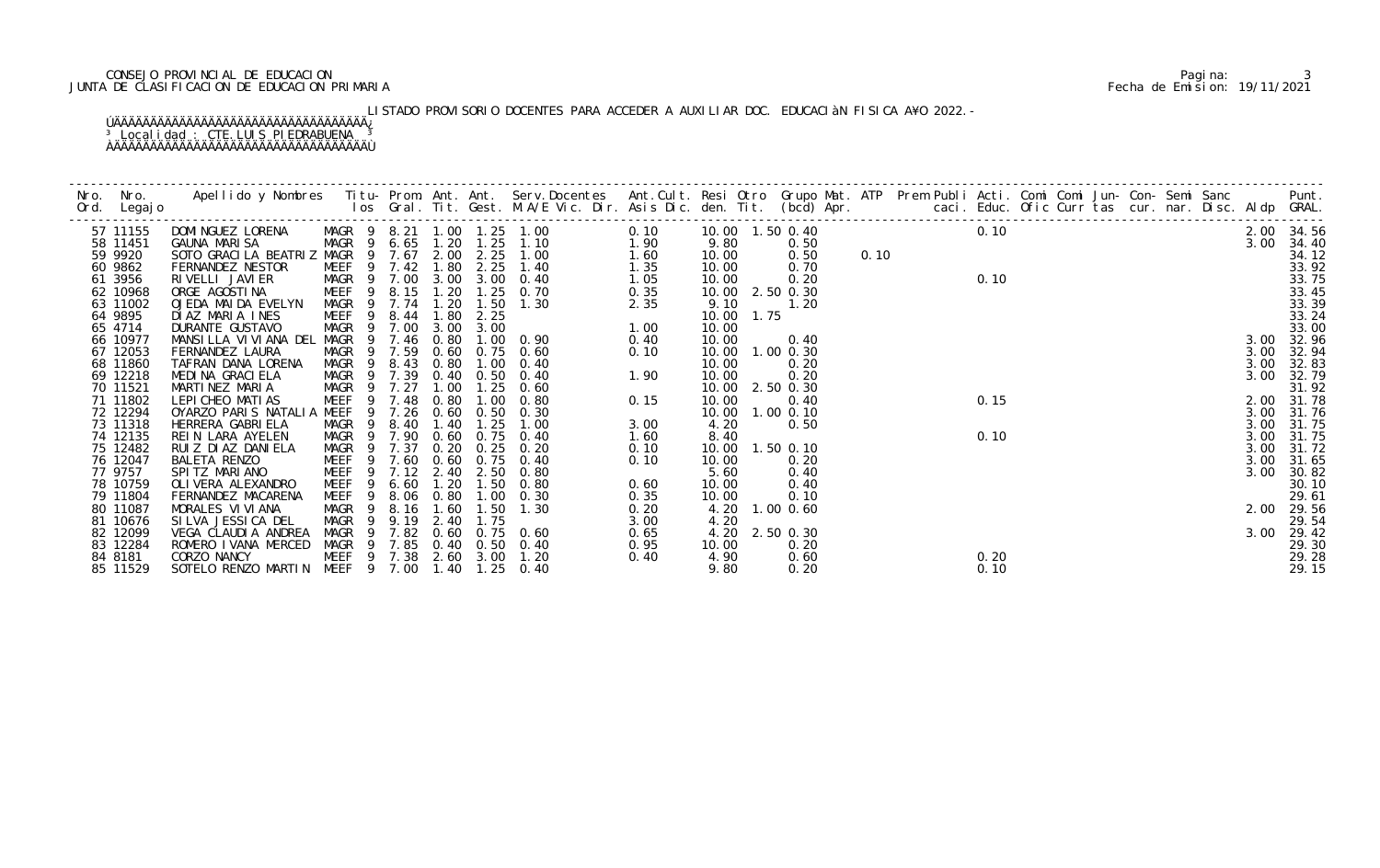## CONSEJO PROVINCIAL DE EDUCACION Pagina: 4 JUNTA DE CLASIFICACION DE EDUCACION PRIMARIA Fecha de Emision: 19/11/2021

# LISTADO PROVISORIO DOCENTES PARA ACCEDER A AUXILIAR DOC. EDUCACIàN FISICA A¥O 2022.-

| 86 12066               | MENDOZA JESSICA MAGR 9 7.90 0.60 0.75 0.20<br>MELO LETICIA MAGR 9 8.10 1.00 1.00 0.90 |             |                |        |      |      | MAGR 9 7.90 0.60 0.75 0.20 0.25<br>MAGR 9 7.90 0.60 0.75 0.20 0.05<br>MEEF 9 6.03 1.00 1.00 0.90 2.25<br>MEEF 9 6.03 1.60 1.05 0.20 0.25<br>MAGR 9 7.76 0.40 0.50 0.20 0.25<br>MAGR 9 7.76 0.60 0.50 0.20<br>MAGR 9 7.59 1.80 1.50 1.20 0. |      | 10.00          |               | 0.10         |  |  | $0.15$<br>3. 0.15 |  |  |  |      | 28.60               |
|------------------------|---------------------------------------------------------------------------------------|-------------|----------------|--------|------|------|--------------------------------------------------------------------------------------------------------------------------------------------------------------------------------------------------------------------------------------------|------|----------------|---------------|--------------|--|--|-------------------|--|--|--|------|---------------------|
| 87 11803<br>88 11667   | BIANCHI ALDO MARTIN                                                                   |             |                |        |      |      |                                                                                                                                                                                                                                            |      | 2.80<br>5.60   |               | 0.40<br>0.30 |  |  |                   |  |  |  | 3.00 | 3.00 28.45<br>28.23 |
| 89 12280               | SUTHERLAND GEORGINA                                                                   |             |                |        |      |      |                                                                                                                                                                                                                                            |      | 10.00          |               | 0.10         |  |  |                   |  |  |  |      | 28.21               |
| 90 11856               | VI LLARREAL PAULA                                                                     |             |                |        |      |      |                                                                                                                                                                                                                                            |      | 2.80           |               | 0.40         |  |  |                   |  |  |  | 2.00 | 28.13               |
| 91 12239               | SOTO MARIA EMILIA                                                                     |             |                |        |      |      |                                                                                                                                                                                                                                            |      | 10.00          |               |              |  |  |                   |  |  |  |      | 28.06               |
| 92 12717               | MELLAO ANA PAULA                                                                      |             |                |        |      |      |                                                                                                                                                                                                                                            |      | 10.00 1.00     |               |              |  |  |                   |  |  |  |      | 27.95               |
| 93 12713               | GALLO MARIA MERCEDES MAGR 9 8.43                                                      |             |                |        |      |      |                                                                                                                                                                                                                                            |      | 10.00          |               |              |  |  |                   |  |  |  |      | 27.93               |
| 94 10928               | PITTARI NATALIA                                                                       |             |                |        |      |      |                                                                                                                                                                                                                                            |      | 4.20 2.00 0.60 |               |              |  |  |                   |  |  |  |      | 27.89               |
| 95 12293               | LUQUE CAMI LA                                                                         |             |                |        |      |      |                                                                                                                                                                                                                                            |      | 4.20 1.00 0.20 |               |              |  |  |                   |  |  |  |      | 3.00 27.83          |
| 96 12285               | PONCE JESICA BELEN                                                                    |             |                |        |      |      |                                                                                                                                                                                                                                            |      | 10.00          |               |              |  |  |                   |  |  |  |      | 27.78               |
|                        | 97 TP12405 LEGUINA CLAUDIA                                                            |             |                |        |      |      |                                                                                                                                                                                                                                            |      |                | 1.75 0.60     |              |  |  |                   |  |  |  |      | 27.55               |
| 98 12731               | LEGUI ZAMON VI VI ANA                                                                 |             |                |        |      |      |                                                                                                                                                                                                                                            |      | 10.00          |               |              |  |  |                   |  |  |  |      | 27.40               |
| 99 12730               | LUISI MARIA CELESTE                                                                   |             |                |        |      |      |                                                                                                                                                                                                                                            |      | 10.00          |               |              |  |  |                   |  |  |  |      | 27.38               |
| 100 12720              | BLANCO MACARENA                                                                       |             |                |        |      |      |                                                                                                                                                                                                                                            |      | 10.00          |               |              |  |  |                   |  |  |  |      | 27.11               |
| 101 12710<br>102 12761 | GODOY MARIA LUCRECIA MAGR 9 7.91                                                      |             |                |        |      |      |                                                                                                                                                                                                                                            |      | 10.00          |               |              |  |  |                   |  |  |  |      | 26.91               |
| 103 11160              | SANDOVAL LORENA<br>CONDORI LI LI ANA                                                  |             |                |        |      |      |                                                                                                                                                                                                                                            |      | 10.00<br>4.20  |               | 1.10         |  |  |                   |  |  |  |      | 26.74<br>26.71      |
| 104 10288              | VALENZUELA LUDI VI NA                                                                 | MAGR        | $\overline{9}$ | 7.15   |      |      | 2.20 1.75 1.20                                                                                                                                                                                                                             |      | 4.20           |               | 0.60         |  |  |                   |  |  |  |      | 26.10               |
| 105 11116              | CHOCOBAR GABRIELA                                                                     | MAGR        | $\overline{9}$ | 7.70   | 1.20 | 1.50 | 1.30                                                                                                                                                                                                                                       | 0.35 | 4.20           |               | 0.60         |  |  |                   |  |  |  |      | 25.85               |
| 106 12240              | GRABOVI ESKI MARIA                                                                    | MAGR 9 7.39 |                |        |      |      | $0.60$ $0.50$ $0.40$                                                                                                                                                                                                                       |      | 4.20           |               | 0.20         |  |  |                   |  |  |  | 3.00 | 25.29               |
| 107 12186              | AYALA CECILIA ESTER                                                                   | MAGR        |                | 9 7.47 |      |      | 0.60 0.75 0.50<br>1.80                                                                                                                                                                                                                     |      | 4.20           | $0.50$ $0.20$ |              |  |  |                   |  |  |  |      | 25.02               |
| 108 10887              | CAUDULLO MARIANO                                                                      | MEEF        |                | 9 7.23 | 2.00 | 1.50 |                                                                                                                                                                                                                                            |      | 2.10           |               |              |  |  |                   |  |  |  |      | 24.28               |
| 109 12451              | RUIZ NATALIA NOEMI                                                                    |             |                |        |      |      | $\begin{array}{c} 1.66 \\ 2.30 \\ 0.05 \end{array}$                                                                                                                                                                                        |      | 0.70           |               | 0.10         |  |  |                   |  |  |  | 3.00 | 24.16               |
| 110 T 86               | VERZA MARIA RAQUEL                                                                    |             |                |        |      |      |                                                                                                                                                                                                                                            |      | 2.10           |               | 0.30         |  |  |                   |  |  |  |      | 23.00               |
| 111 8537               | I SNARDO BELARMI NA                                                                   |             |                |        |      |      |                                                                                                                                                                                                                                            |      | 1.40           |               | 0.20         |  |  |                   |  |  |  |      | 22.51               |
| 112 12590              | OSTACHUK SILVIA                                                                       |             |                |        |      |      |                                                                                                                                                                                                                                            |      | 4.20           |               |              |  |  |                   |  |  |  |      | 20.99               |
| 113 12854              | VI LLALBA GI MENA                                                                     |             |                |        |      |      |                                                                                                                                                                                                                                            |      |                | 1.50          |              |  |  |                   |  |  |  |      | 19.55               |
| 114 12483              | ARAGON YESICA HAYDEE MAGR 9 7.80                                                      |             |                |        |      |      | $0.90$<br>$0.90$<br>$0.90$<br>MAGR 9 7.79<br>MAGR 9 7.75 0.80<br>$P$ 9 7.80 0.60 0.25 0.20                                                                                                                                                 |      | 0.70           |               | 0.10         |  |  |                   |  |  |  |      | 18.75               |